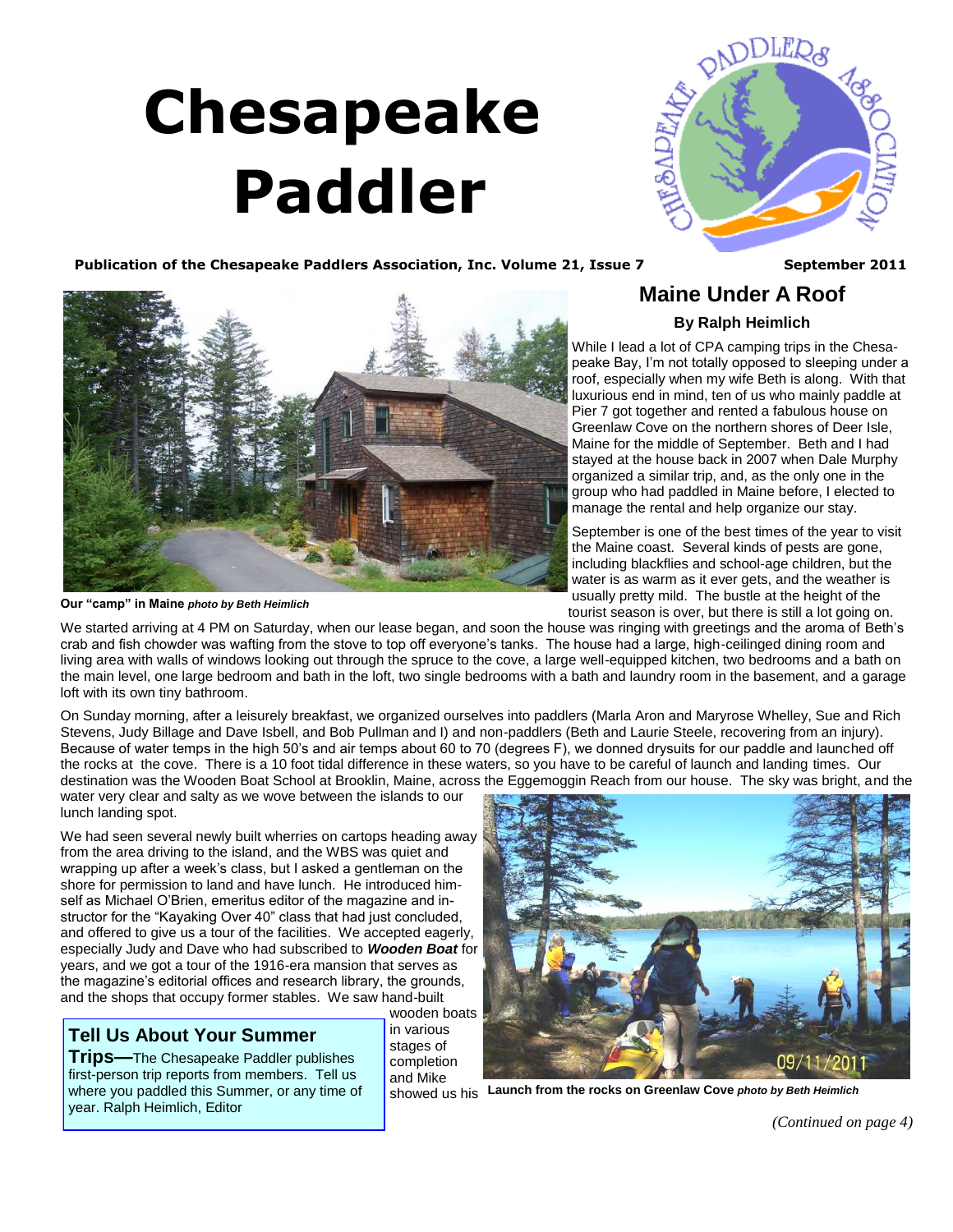#### <span id="page-1-0"></span>*[Maine \(Continued from page 1\)](#page-0-0)*

kayak and described his somewhat unorthodox philosophy about bulkheads (doesn't like them) and his pre-rigged foam-float-andcanoe-paddle rescue method. He invited us back for the Maine Windjammers festival later in the week and we thanked him for the tour, had lunch, and resumed our paddle.

Although we understood what a 10 foot tide difference meant cerebrally, we were still surprised when we cut across the back channel between islands and ran out of water! The last ten feet required towing our boats through sticky mud to get to what remained of the channel, then a slog over muddy flats to get back to the rocks where we had launched in the morning. Tidal awareness was now thoroughly ingrained, along with the slate-gray mud in-



**8.5 knot (9.8 mph) current in the reversing falls** *photo by Dave Isbell*

Bracing in the turbulent flow was not as easy as he thought!

Tuesday, we awoke to thick fog on the cove and took a day off of paddling to drive back to Blue Hill to climb the eponymous height behind the town (934 feet), maintained by the Blue Hill Heritage Trust. We climbed steadily through the spruce, pine, and birch woods and emerged on a rocky summit with fabulous views of Deer Isle and the Penobscot Bay to south and west, and Mount Desert and Acadia to the north. We were greeted by a pack of gamboling dogs, out for their daily walks with various owners, who crowded eagerly around as we lunched. On the way down, we ran into Birgit, a sturdy-looking but elegant trail worker who was constructing rock pavement erosion protection on this stretch, which also served as the access road for maintaining the cell tower near Blue Hill's summit. She described how she'd become active in preserving the hill, and confronted the manager of the proposed tower, who'd agreed that they should fund trail and restoration on the site.

In the afternoon, we returned to the Wooden Boat School for the Windjammer Festival and walked down to the pier, still wrapped in fog. Just as we arrived at the pier, the fog parted revealing a sight worthy of the  $19<sup>th</sup>$  century as more than a dozen tall schooners, some still coming to moorings under sail, were revealed in the cove. These tall ships, some dating from

**On Blue Hill's summit** *photo by Dave Isbell*

the 1870s and some built in the 1990s, are a tourist fleet these days, operating out of Camden and Rockland, Maine, and hauling eager neophyte sailors Down East to Deer Isle, Acadia, and other ports. Beth and I had sailed on one in 1983, and were happy to see them spreading their sails again.

Wednesday, we returned to paddling and drove over to the Holbrook Island sanctuary on Cape Rosier, on the west side of the peninsula. We launched at Indian Bar, where the Native Americans portaged to Eggemoggin Reach, into Smith Cove and out to Castine Harbor. Paddling across from the busy waterfront, around Nautilus Island (where blockading American forces sited a battery to harass British Fort George in 1779), and down the west side of Holbrook Island. We raised several of the Windjammer fleet that had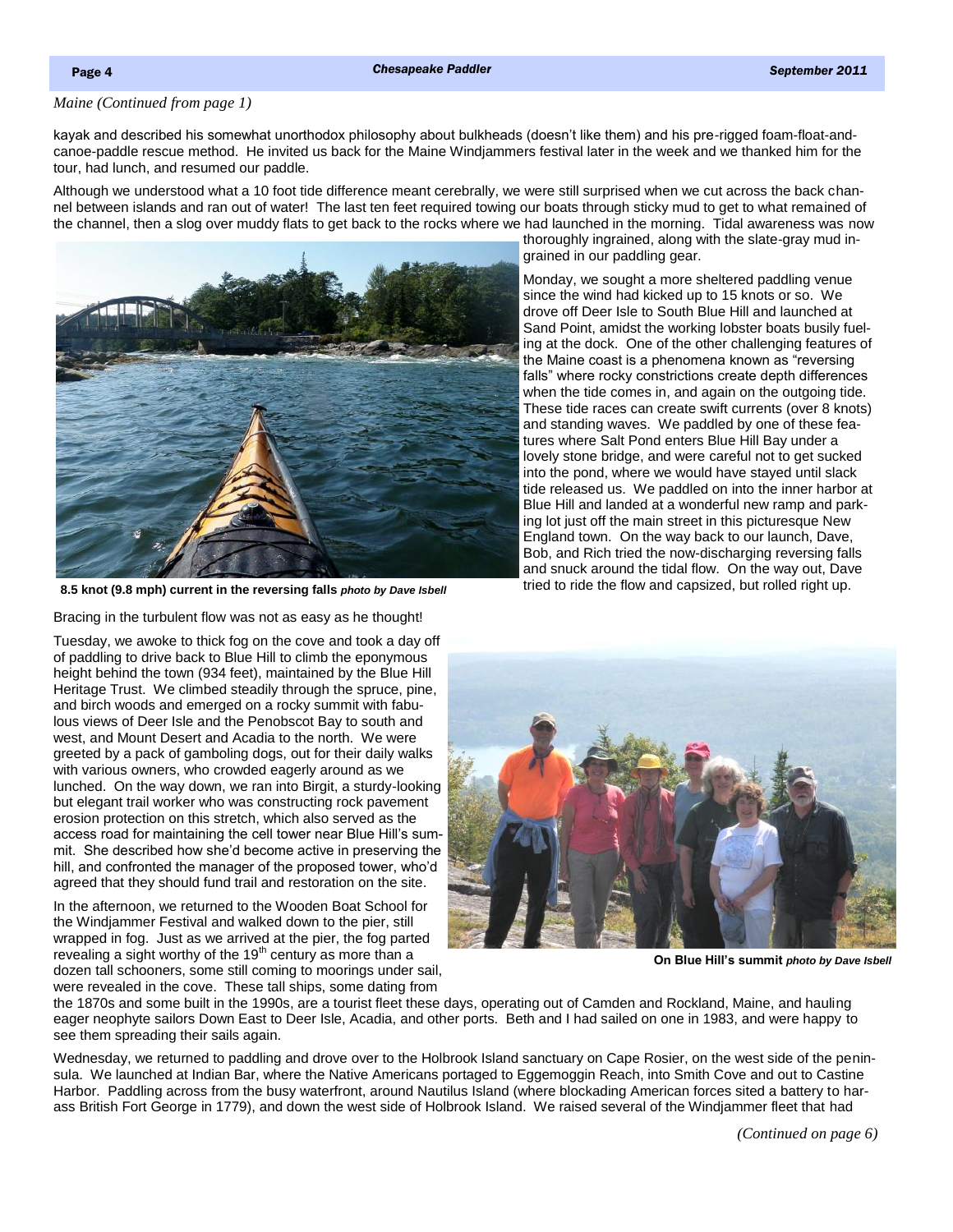#### <span id="page-2-0"></span>*[Maine \(Continued from page 4\)](#page-1-0)*

sailed from WBS to Castine, and landed on the east side of Holbrook for lunch, having the entire island to ourselves. After lunch, we paddled out to Castine again, coasting along the waterfront and posing at the stern of the State of Maine, the Maine Maritime Academy's training vessel, before returning to Smith Cove. Just as we entered the cove, two graceful schooners tacked about in tandem and crossed in front of use under sail, a thrilling sight.



**Two Windjammers in Smith Cove, near Castine** *photo by Dave Isbell*

Thursday, SE winds brought heavy fog, but we wanted one more day on the water. We launched at Mariner Park, just down the road from the house, and paddled on the sheltered waters of Long Cove and Pickering Cove. We ghosted through the thinning fog and paddled right up to the driveway of our house. Thursday evening was set aside for our Lobster Fest, and the non-paddling members (Laurie and Beth) stopped at the coop and got us 10 "sheddas" which we boiled to a lovely lobster red along with corn on the cob in its own husks, salad, bread, and blueberry pie with blueberry ice cream. We'd had lobster out a few nights, but nothing tasted as good as the ones we boiled up ourselves.

A front blew through on Thursday night, and the wind kicked up to 20 knots, gusting to 25, so on our last day, 8 of us drove up to Mount Desert, while Judy and Dave house sat and hiked some local trails at Barred Island and the Old Quarry. Mount Desert is home to Acadia National Park, Cadillac Mountain, and the touristy mecca of Bar Harbor. We drove to the windy mountain top to get a 360 degree view, stopped at Sand Beach, Thunder Hole, and Seal Harbor and drove along the fiord of Somes Sound. A few hours prowling the gift shops and galleries of Bar Harbor and we headed for home.

On Saturday, we cleaned up and headed out, some opting for a straight through drive, some for a more leisurely tour of the Maine Coast or Strawberry Banke in Portsmouth, NH. We all appreciated our "under roof" vacation, and were making plans for returning to the Maine coast next year.

Our pics at <https://picasaweb.google.com/102459087707170525949/Maine2011>

<https://picasaweb.google.com/101178211036772879744/2011SeptMaine?authkey=Gv1sRgCLa4x-CljoLA9gE&feat=email>

#### **If you go (with thanks to Dale Murphy):**

A Better View Vacation Rentals <http://www.abetterviewrental.com/index.html>

Guide to Sea Kayaking in Maine : The Best Day Trips and Tours from Casco Bay to Machias[<http://www.amazon.com/Guide-Sea-Kayaking-Maine-Machias/dp/0762707461/ref=sr\\_1\\_4?](http://www.amazon.com/Guide-Sea-Kayaking-Maine-Machias/dp/0762707461/ref=sr_1_4?s=books&ie=UTF8&qid=1305642519&sr=1-4) state 1305642519&sr=1-4> by Shelley Johnson and Vaughan Smith (Apr 1, 2001)

Kayaking the Maine Coast: A Paddler's Guide to Day Trips from Kittery to Cobscook. 2<sup>nd</sup> Edition [http://www.amazon.com/Kayaking-Maine-Coast-Paddlers-Cobscook/dp/0881507059/](http://www.amazon.com/Kayaking-Maine-Coast-Paddlers-Cobscook/dp/0881507059/ref=dp_ob_image_bk) [ref=dp\\_ob\\_image\\_bk](http://www.amazon.com/Kayaking-Maine-Coast-Paddlers-Cobscook/dp/0881507059/ref=dp_ob_image_bk) by Dorcas Miller (2006)

Quiet Water Maine, 2nd: Canoe and Kayak Guide (AMC Quiet Water Series)[<http://www.amazon.com/Quiet-Water-Maine-2nd-Canoe/dp/1929173652/ref=sr\\_1\\_3?](http://www.amazon.com/Quiet-Water-Maine-2nd-Canoe/dp/1929173652/ref=sr_1_3?s=books&ie=UTF8&qid=1305642519&sr=1-3)  $=\underbrace{\text{UTF88}}$ qid=1305642519&sr=1-3> by Alex Wilson and John Hayes (Jun 1, 2005)

Sea Kayaking along the New England Coast, 2nd - Paperback (June 1, 2004) by Tamsin Venn<u><http://www.amazon.com/Tamsin-Venn/e/B001K7U9QW/ref=sr\_ntt\_srch\_lnk\_1?</u> [\\_encoding=UTF8&qid=1305643266&sr=1-1>](http://www.amazon.com/Tamsin-Venn/e/B001K7U9QW/ref=sr_ntt_srch_lnk_1?_encoding=UTF8&qid=1305643266&sr=1-1)

Hot Showers!: Maine Coast Lodgings for Kayakers and Sailors - Paperback (May 18, 2000) by Lee Bumsted[<http://www.amazon.com/Lee-Bumsted/e/B001K8BZNW/ref=sr\\_ntt\\_srch\\_lnk\\_1?](http://www.amazon.com/Lee-Bumsted/e/B001K8BZNW/ref=sr_ntt_srch_lnk_1?_encoding=UTF8&qid=1305642948&sr=1-1-fkmr0) [\\_encoding=UTF8&qid=1305642948&sr=1-1-fkmr0>](http://www.amazon.com/Lee-Bumsted/e/B001K8BZNW/ref=sr_ntt_srch_lnk_1?_encoding=UTF8&qid=1305642948&sr=1-1-fkmr0)

and a good cookbook - filled with Maine stories is:

Lobster Rolls and Blueberry Pie: Three Generations of Recipes and Stories from Summers on the Coast of Maine<u></u>[<http://www.amazon.com/Lobster-Rolls-Blueberry-Pie-Generations/dp/006051583X/](http://www.amazon.com/Lobster-Rolls-Blueberry-Pie-Generations/dp/006051583X/ref=sr_1_4?s=books&ie=UTF8&qid=1305643621&sr=1-4) [ref=sr\\_1\\_4?s=books&ie=UTF8&qid=1305643621&sr=1-4>](http://www.amazon.com/Lobster-Rolls-Blueberry-Pie-Generations/dp/006051583X/ref=sr_1_4?s=books&ie=UTF8&qid=1305643621&sr=1-4) by Rebecca Charlesand Deborah Di Clementi (Mar 28, 2006)

Blue Hill Heritage Trust <http://www.bluehillheritagetrust.org/>

Island Heritage Trust <http://www.islandheritagetrust.org/>

Maine Island Trail Association (MITA) <http://www.mita.org/>

Wooden Boat School <http://www.thewoodenboatschool.com/>

A novel about the abortive 1779 Revolutionary War invasion of Castine is The Fort, by Bernard Cornwall<http://www.bernardcornwell.net/index.cfm?page=2&BookId=51>